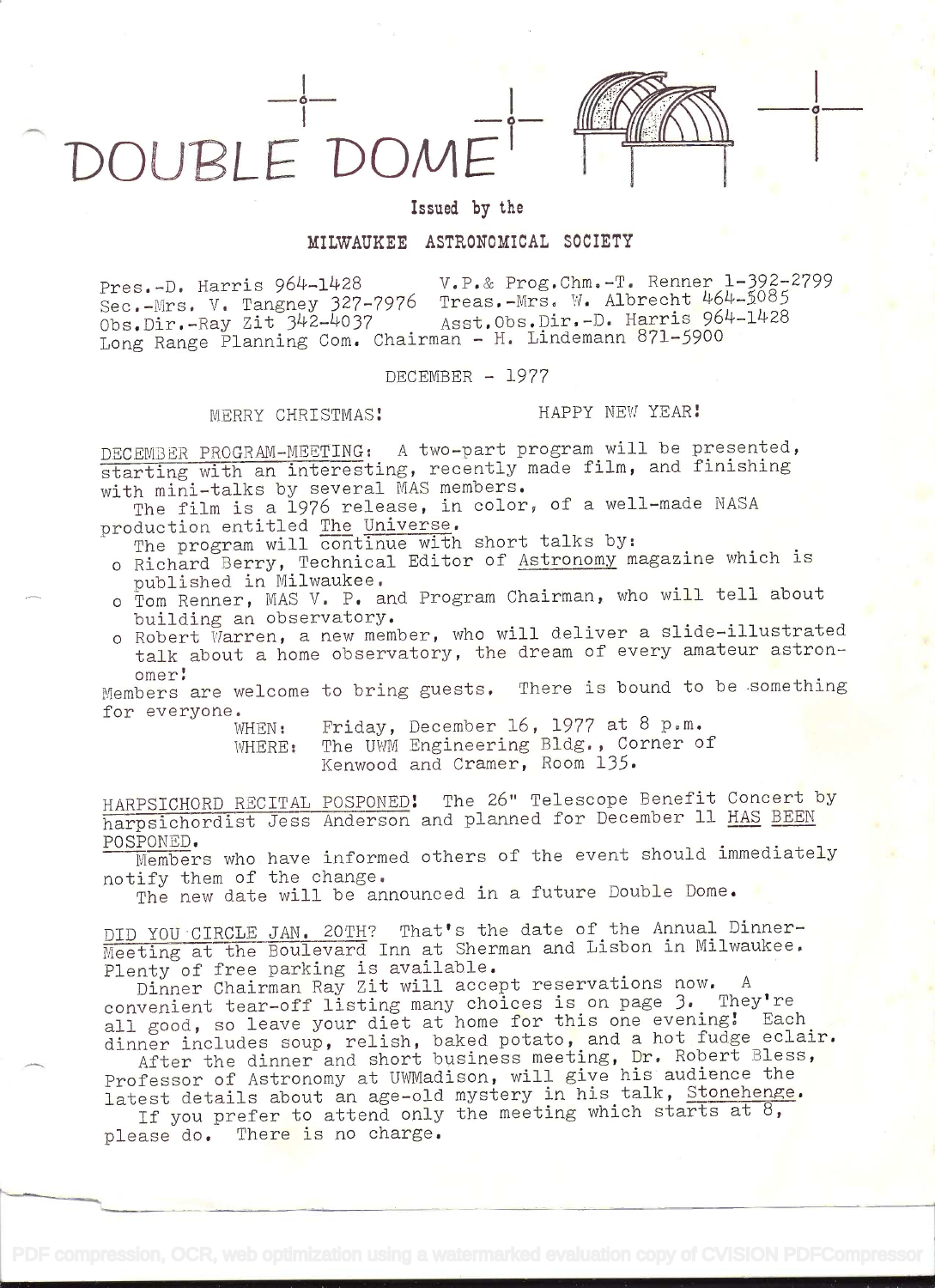DON'T HIDE YOUR LIGHT UNDER A BASKET! V. P. and Program Chairman Tom Renner is sure that with the various degrees of astronomical disciplines in the membership of an astronomical society the size of ours, there must be many members who could present a mini-talk on some astronomical subject.<br>Tom invites you to participate in a special Program-Meeting.

Perhaps you have a favorite story, or an unusual observing<br>technique. You can describe your construction or improvement of some device, or re-present a paper you have written -- anything<br>that may be of interest to the members and guests present.<br>Call Tom. If what you have has merit, he'll encourage you to do

your thing, and a courteous audience will gain from it.

NEW MEMBERS: The latest addition to the MAS roster is ROBERT WARREN, Milwaukee. Interests include variable stars,<br>astrophotography, and lunar observations.

## CALENDAR:

- Wed., Dec. 7 -- STAFF. Meet at the observatory, 7 p.m. All members are welcome. Here is an excellent opportunity to<br>learn some practical astronomy, and how to use your
- 
- observatory.<br>
Sun., Dec. 11 -- Benefit Harpsichort Concert POSTPONED.<br>
Fri., Dec. 16 -- General Program-Meeting, UWM Engrg. Bldg.,<br>
Room 135, 8 p.m. Members and guests welcome.

Fri., Dec. 16 -- Board of Directors. Meet after the general<br>meeting. The location will be announced.

 $Fri., Jan.$  20, 1978 -- MAS Annual Dinner-Meeting. Members and guests welcome. See item above.

FOR SALE: Eight-inch  $f/7$  Starliner deluxe reflector telescope,<br>beautifully customized. Custom features include radially adjust-<br>able tube counterweights, improved rotating ring and finding<br>systems, casters, levelers. Cu

Please call A Penikis at 354-9708.

WANTED: Six-inch Edmund or Dynascope reflector in any condition. Please call Paul Skladanek at 466-6336 after 6 p.m.

## METEOR SHOWERS:

| MAX             | : 147<br>- – – 1<br><b>WARREN WAS ARRESTED FOR THE COMPANY</b> | 7 H D<br>R<br>i to<br>comparison and the comparison of any substantial personal description and contract several | ा प्रग<br>7IIRCE<br>The Column Street and Column Street and Column Street and Column Street and Column Street and Street and |
|-----------------|----------------------------------------------------------------|------------------------------------------------------------------------------------------------------------------|------------------------------------------------------------------------------------------------------------------------------|
| Tue.<br>)ec.    | Geminids                                                       |                                                                                                                  | $\rightarrow$                                                                                                                |
| Best<br>viewing | between midnight and                                           | daybreak.                                                                                                        |                                                                                                                              |

SEASON'S GREETINGS: The MAS Officers and Board Members wish everyone pleasant Christmas and New Year holidays.